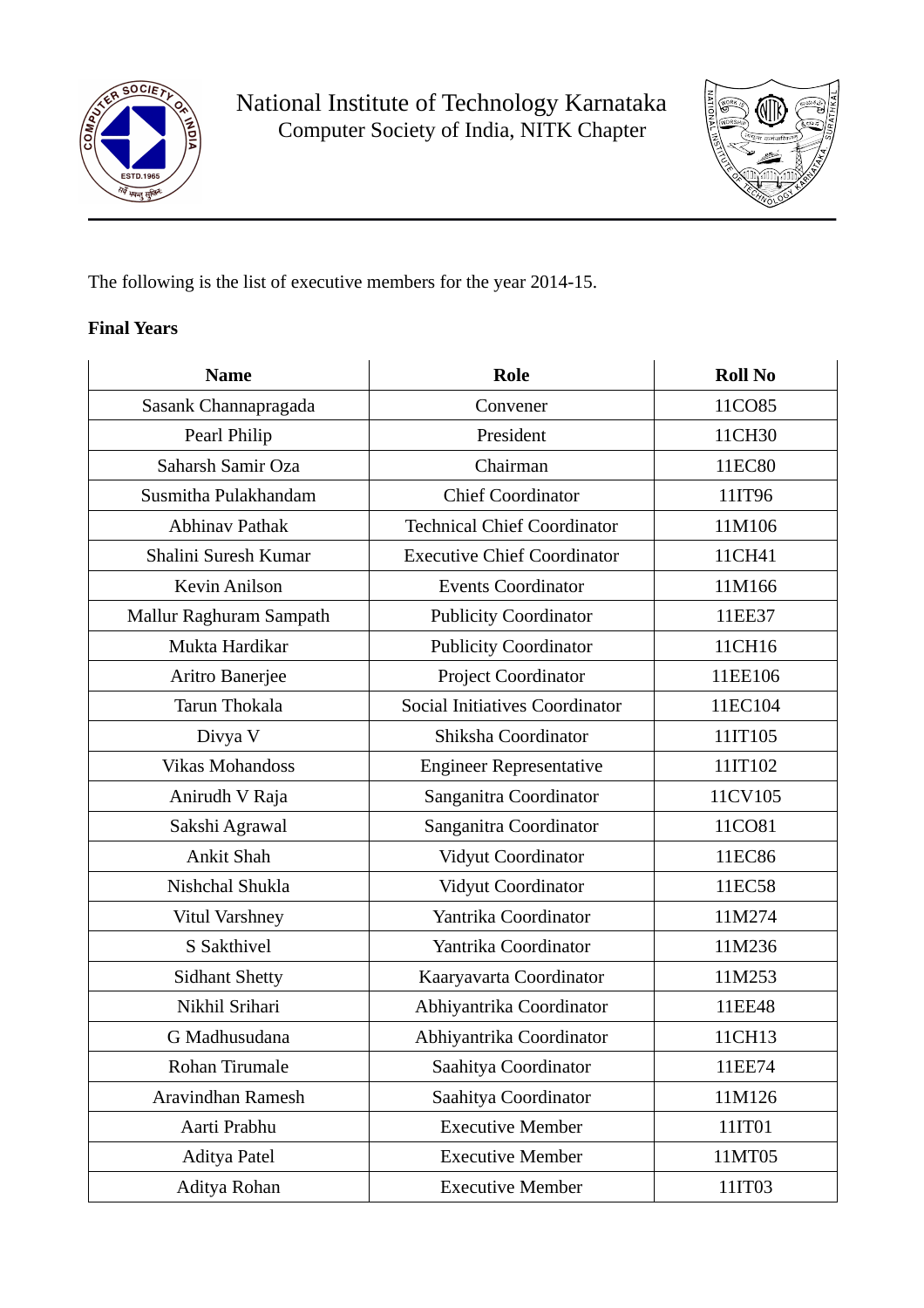| <b>Name</b>          | <b>Role</b>             | <b>Roll No</b> |
|----------------------|-------------------------|----------------|
| Arnav Kundu          | <b>Executive Member</b> | 11EE09         |
| Ashwin Swaroop       | <b>Executive Member</b> | 11CO18         |
| C Karthik Iyer       | <b>Executive Member</b> | 11CO25         |
| <b>Carmen Goveas</b> | <b>Executive Member</b> | 11EE17         |
| Harsh Jhawar         | <b>Executive Member</b> | 11EE27         |
| Harshitha S          | <b>Executive Member</b> | 11CV27         |
| Kavya Vishwanath     | <b>Executive Member</b> | 11CO50         |
| Lakshmikant B R      | <b>Executive Member</b> | 11EC41         |
| M A Raghuram         | <b>Executive Member</b> | 11CO54         |
| Pruthvi Bharadwaj    | <b>Executive Member</b> | 11M223         |
| <b>Rahul Das</b>     | <b>Executive Member</b> | 11CO72         |
| Rama Bhat            | <b>Executive Member</b> | 11CO39         |
| Rishab Hura          | <b>Executive Member</b> | 11EE72         |
| <b>Saurav Bose</b>   | <b>Executive Member</b> | 11M243         |
| Shriya Nair          | <b>Executive Member</b> | 11EE88         |
| Souvik Halder        | <b>Executive Member</b> | 11M255         |
| Supreeth Prajwal S   | <b>Executive Member</b> | 11EC101        |
| Vichitha K C         | <b>Executive Member</b> | 11EE99         |
| Vishal Shah          | <b>Executive Member</b> | 11CO102        |

## **Third Years**

| <b>Name</b>           | <b>Roll No</b> |
|-----------------------|----------------|
| Abhishek M            | 12CO108        |
| <b>Abhishek Reddy</b> | 12CO03         |
| Ajay S Sathya         | 12ME11         |
| Ajith $P S$           | 12IT04         |
| Akhil Kishan          | 12ME13         |
| Akhil Reddy           | 12CO79         |
| Alston D'Souza        | 12MN05         |
| Anirudh B K           | 12EC13         |
| Anirudh Ganesh        | 12CO10         |
| Arya Ravi             | 12CO13         |
| <b>Bhaskar C</b>      | 12EC28         |
| Bhavesh Lalwani       | 12ME32         |
| Gaurav Verma          | 12CO27         |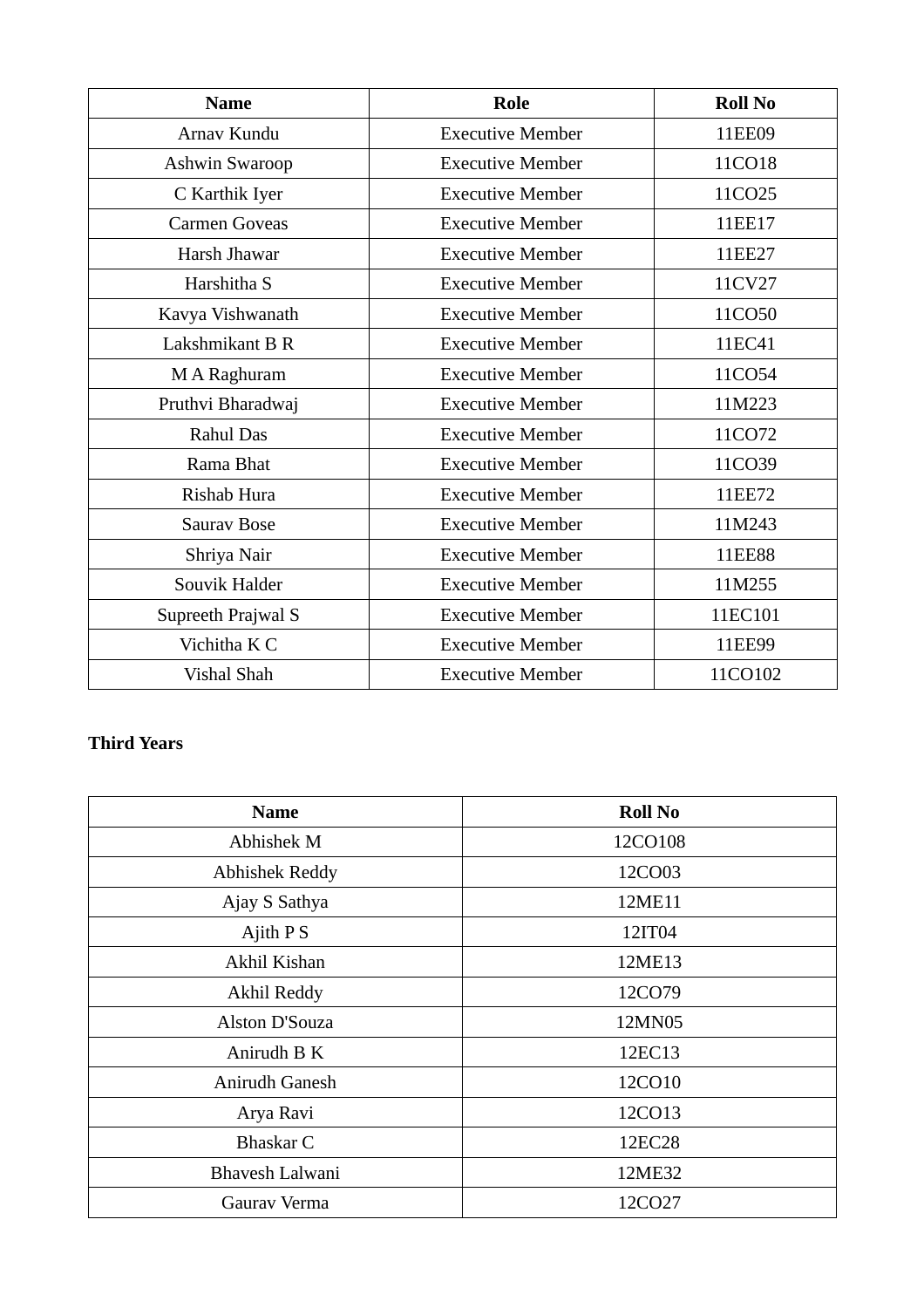| <b>Name</b>              | <b>Roll No</b> |
|--------------------------|----------------|
| Hari Shankar             | 12EC47         |
| Harshitha S              | 12CO71         |
| Kartik Koralla           | 12IT33         |
| Madhavi Srinivasan       | 12IT39         |
| Madwaraj Hatwar KR       | 12ME76         |
| Mahata Sudeshna          | 12CO45         |
| Meghana Ashok            | 12IT42         |
| Mohak Gandhi             | 12EC42         |
| Mohammad Asif            | 12CO56         |
| Mohan S                  | 12CV51         |
| Mohana Krishna           | 12EE54         |
| Mukund A                 | 12CO57         |
| Murari Ramkumar          | 12MT24         |
| Naresh K Nayak           | 12CV58         |
| Nehal Goudar             | 12ME89         |
| Parijat Purohit          | 12EE67         |
| Pooja M Kumar            | 12CO64         |
| Pradeep Venkatachalam    | 12EC72         |
| Pulkit Pattnaik          | 12EC69         |
| Rahul Singh              | 12CO68         |
| Ranjith M                | 12ME106        |
| Rohit John Joseph        | 12IT61         |
| Sameer Kumar             | 12CH41         |
| Sanchit Garg             | 12IT68         |
| Sarthak Agarwal          | 12CO80         |
| Shashi Roshan            | 12IT73         |
| Shreya Mary Kuruvilla    | 12ME128        |
| Subhashree Chandrashekar | 12ME134        |
| Surya c                  | 12IT88         |
| Thejas S                 | 12EC97         |
| Thejdeep Gudivada        | 12CO99         |
| <b>Vishal</b>            | 12CO104        |
| Yaamika                  | 12EC34         |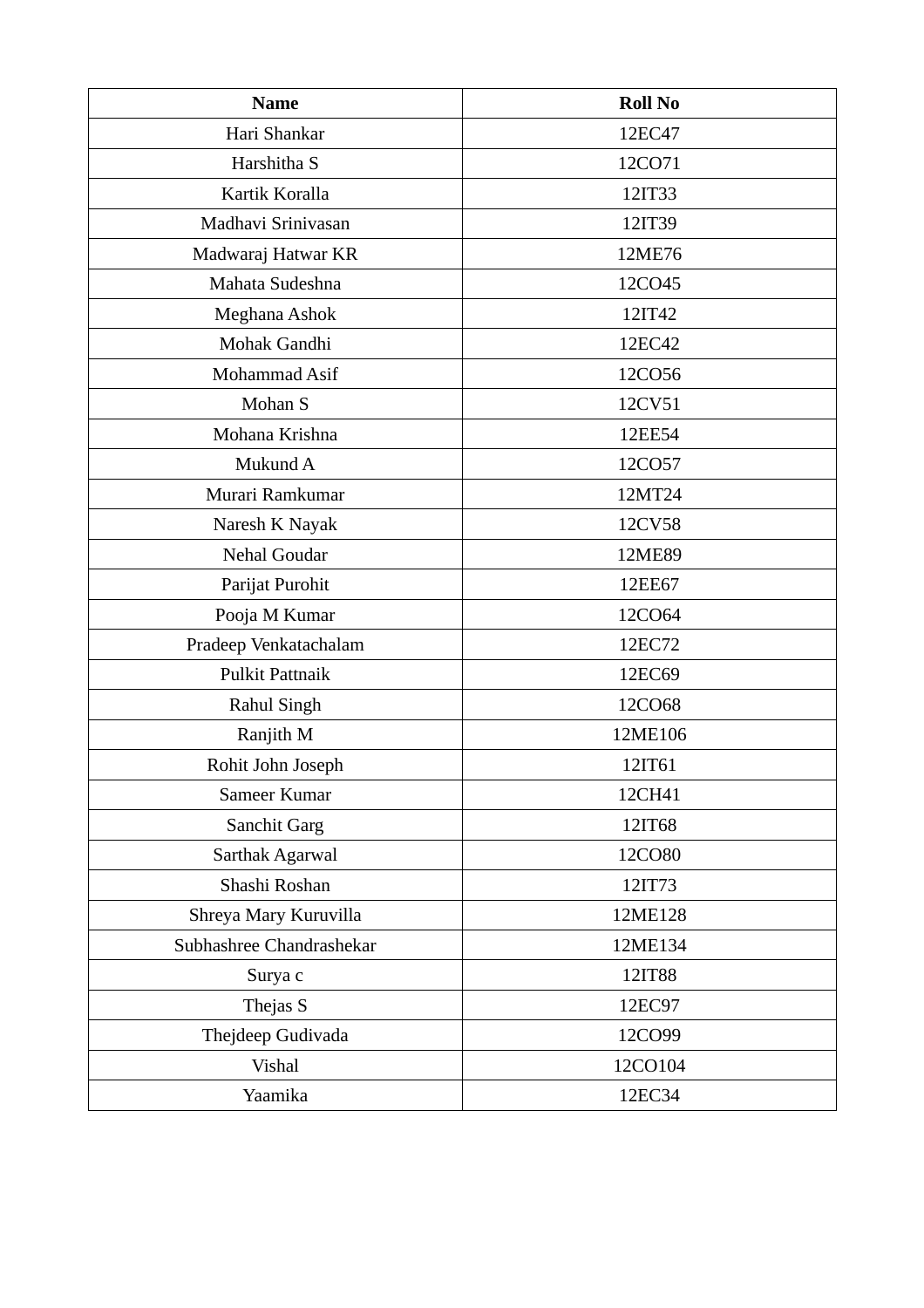## **Second Years**

| <b>Name</b>                 | <b>Roll No</b> |
|-----------------------------|----------------|
| A Sylendran                 | 13CO154        |
| Abhimanyu S G               | 13ME103        |
| Akshay G                    | 13ME206        |
| Akshay Kamath               | 13EC123        |
| Akshay Kumar J              | 13EE205        |
| Anamik Sarvaiya             | 13CO241        |
| Anant Maheshwari            | 13CO111        |
| Ananya R                    | 13CO112        |
| <b>Arvind Satish</b>        | 13ME219        |
| Balaji Balasubramanian      | 13IT207        |
| Billa Sri Surya Vamshi      | 13CO116        |
| Chandana Velaga             | 13CO217        |
| Deepthi M Hegde             | 13IT208        |
| Devendra Kumar              | 13EC115        |
| Divya Venkat                | 13IT112        |
| Gunjan Kothari              | 13IT113        |
| Harikrishnan Radhakrishnan  | 13ME230        |
| Harish Kumar                | 13EC222        |
| Jaitirth Anthony Jacob      | 13CO125        |
| Karishma Mulani             | 13EC124        |
| Kartik Samtani              | 13EC155        |
| Kavya Sree Bhagavatula      | 13CO223        |
| Keerthi Selvan              | 13ME244        |
| Kishan R                    | 13ME240        |
| Medhini                     | 13IT118        |
| <b>Mohammed Abdul Azeem</b> | 13IT121        |
| Mounica Sanapala            | 13IT234        |
| Namrata Nadagouda           | 13EE230        |
| Naresh Choudhary            | 13IT222        |
| Nidhi Sridhar               | 13IT223        |
| Nikhil Karve                | 13IT224        |
| Poorva Rane                 | 13IT126        |
| Pratham Pramod              | 13ME248        |
| Raghavendra M Dani          | 13IT231        |
| S Giritheja                 | 13EE141        |